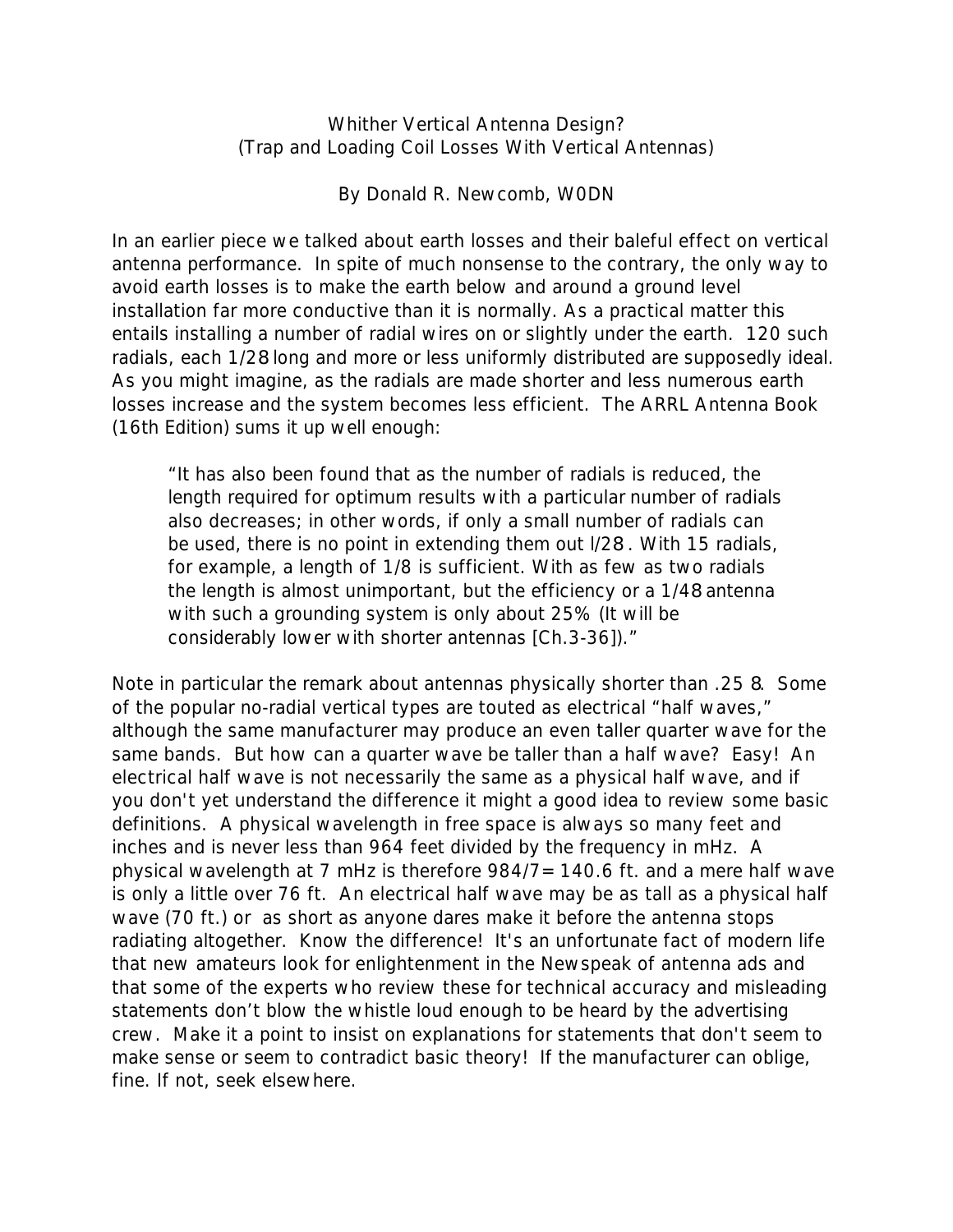So much for earth losses and dimensions except to add that an antenna that is *physically* much shorter than .258 without any radial system at all will probably show so little radiation resistance that it will be a poor performer in most **installations** 

At times we may have little choice. An antenna for 75 meter mobile work just can't be 60 ft. tall, so we load it seven ways from Sunday, accept the resulting low efficiency, and don't lose much sleep over it. But we expect somewhat better performance from a much taller fixed antenna. And if we can run out a few good radials we may be able to do much better than the worst-case situation cited above. If we're using one of the "no-radial" so-called half waves we're probably out of luck because radials supposedly de-tune the antenna on some or all bands, in which case we'll probably need some kind of expensive antenna tuner to deal with the higher SWR. At this point we have to start to worry about loading and trap losses, especially if we're already losing some 75% of our applied power to earth losses, so just what magnitude or additional loss are we talking about? It's hard to be precise, because of the wide variation in materials and dimensions used in most trap and loading-coil construction, but at least one expert (G4ZU) has reckoned that each trap in one of the popular so-called "half wave" designs contributes 1.0 dB or so of loss resistance on the band for which it's designed. That may not sound like much, but let's take that as a starting point and start tallying up all our lost dBs. Most trap coils are wound on small diameters and use fairly light wire (typically #12 or smaller). Worse, their diameter/length ratio is usually poor, larger coil diameters being preferred (see the ARRL Handbook for a more thorough discussion of trap Q in relation to loss). Most trap and loading coils used in commercial designs are long and skinny low-Q (typically 100 or less) affairs, so perhaps 1.0 dB of loss per trap is overly generous.

Most vertical antennas are physically shorter than .258 at the lowest operating frequency and use less than a quarter-wavelength of the available radiator on any band, the traps for the higher frequency bands acting as loading coils on all lower frequency bands. A 25-ft. radiator, for example uses only the lower 6 ft. or so of the antenna to produce radiated field on 10 meters while the rest of the antenna above the 10 meter trap goes along for the ride and contributes nothing. It might seem a bit wasteful to have most of the antenna waving about uselessly, but that's one of the prices that some of us are willing to pay for low SWR operation on more than a single band. The 10 meter trap acts as a loading coil on 12 meters, so we can't use a full quarter wavelength or the radiator on that band either. This necessary shortening entails a slight reduction in the radiation resistance on that band, so the next trap (for 15 meters) has to be inserted at an even lower point on the antenna in terms of wavelength. And so it goes, right down to the lowest frequency of operation on 80 meters where all seven (!) traps contribute both loss resistance and inductive reactance to the antenna circuit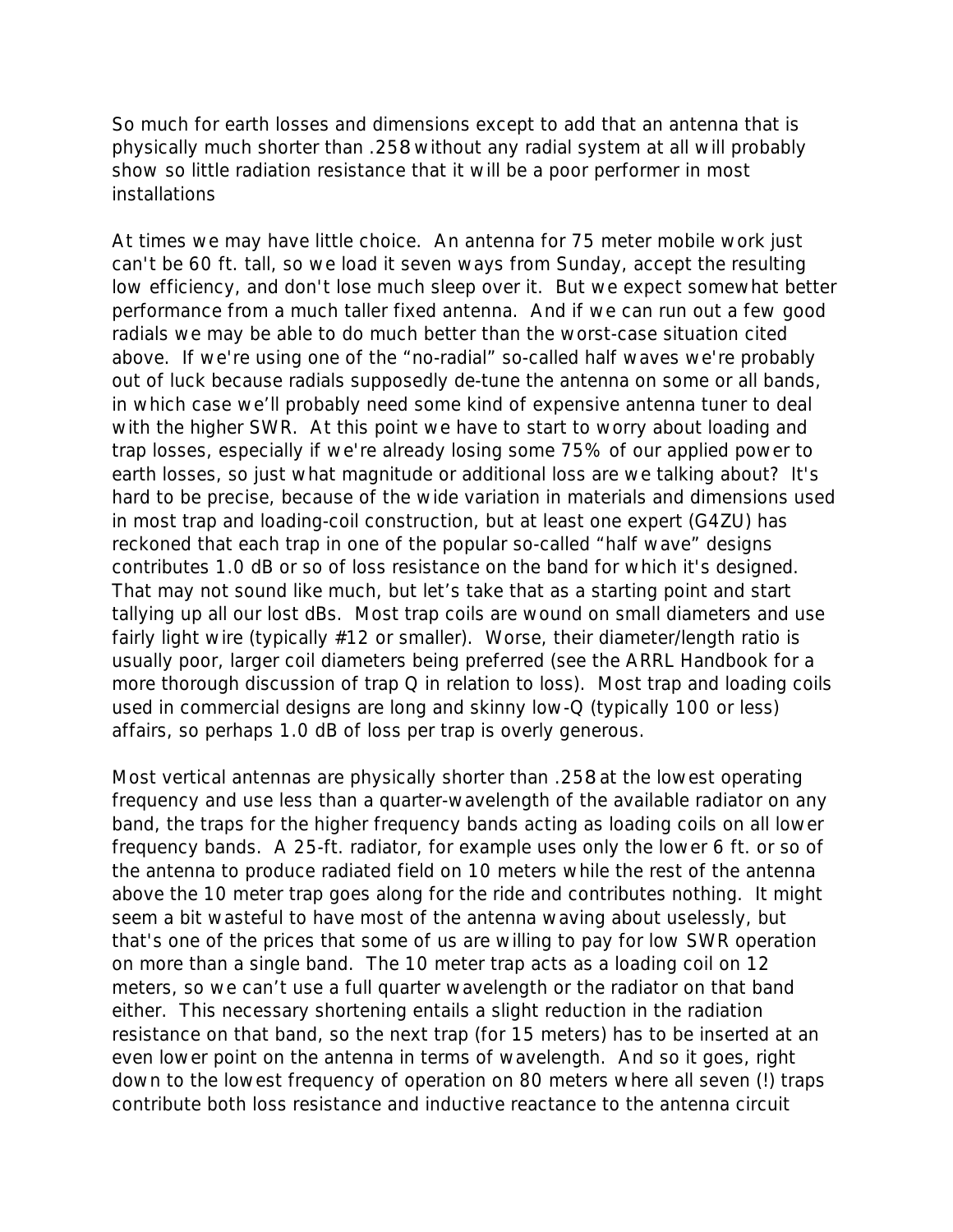even as the progressive radiator shortening necessitates a progressive decrease in radiation resistance. Remember, the only part of an antenna's feed point impedance that does us a bit of good is the *radiation resistance*, which is called a "resistance" at all only because that designation provides a convenient way to account for power "lost" as radiation instead of heat. All other components of the feed point impedance represent power that is truly lost and can never become available for radiation. Therefore, if we start out with 100 watts into such an antenna we should assume that ve'll lose a good 6 dB to earth losses and another 1.0 to 7 dB to trap and loading losses, depending on the frequency of operation. Luckily, all traps don't come into play on all eight bands, so the loss may not be too noticeable above 21 mHz where only the first two traps are "active". At 14 mHz however, cumulative trap and loading loss from the 10, 12 and 17 meter traps could exceed 3 dB, in which case the loss could become quite noticeable.

Assume too that we're using one of the ultra-short no-radial types that ignore earth losses. Earth losses will probably cut our 100 watts down to 25 watts or less before our signal leaves our property, and if we take 3 dB or more from what's left for trap and loading losses we're down to only a dozen watts or so. Grim? Perhaps, and it only gets worse as we QSY down to 30, 40 or 80 meters. Another disturbing thought! Some of the no-radial designs use more than one trap per band to form what looks to be a single short and heavily loaded radial which can do next to nothing to reduce earth losses, but will certainly give us a few more dBs of loss to work into our calculations.

There is no simple device such as a SWR bridge or analyzer that will allow us to separate antenna radiation resistance from loss resistance, something that must be done if we are to say anything meaningful about antenna efficiency. If we know the physical height of a vertical, however, it's a simple matter to find the radiation resistance from Chapter 3 of the Antenna Book, and measure the antenna SWR at the feed point with an accurate instrument. That done, we then calculate the total feed point impedance at resonance. If, for example, we find that our vertical is 1/88 tall (45° or about 18 ft at 7 mHz), we'll see that it should have a radiation resistance of about 7 ohms. If our SWR measures 1.5 we'll know that the total feed point impedance is 1.5 X 56 or 75 ohms. That's everything: earth loss, trap loss, loading loss and maybe even a fair amount of feed line loss that won't show up on the SWR meter if we're using long runs of ancient coax. That's why it's a good idea to measure SWR as close to the antenna as possible. Our 7 ohms of radiation resistance is in there too, so the other 68 ohms of feed point impedance are down the drain forever. To calculate the efficiency of our poor little antenna we have to pull out our precious 7 ohms of radiation resistance and divide it by the total feed point impedance. That's 7/75 or 9.3333%. In other words less than one watt in 10 ever gets radiated.! But cheer up! Efficiency may be a little better above 7 mHz and, alas, a lot worse below 7 mHz as the antenna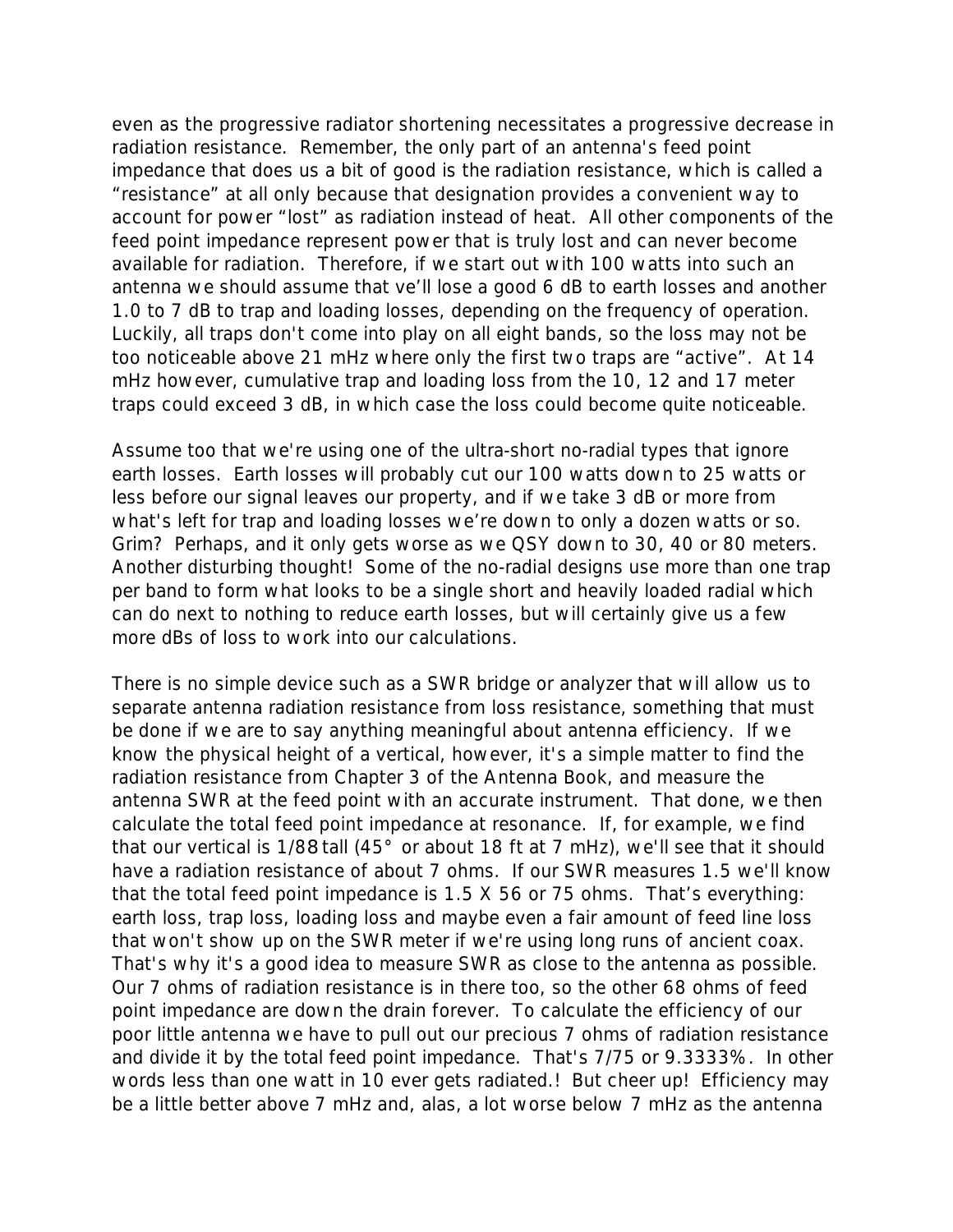becomes ever shorter in terms of physical wavelength At 14 mHz the same antenna would use nearly a full 1/4 of the available radiator for a radiation resistance approaching 35 ohms and the trap and loading losses should waste only about half of our 100 watts. Earth losses would probably stay about the same, but overall efficiency might rise quite a bit. The same 16 ft. antenna would probably not be designed to play on 80 meters because the radiation resistance would drop to only 2 ohms or so and efficiency would be no more than about 5% because of the additional required loading and its accompanying loss.

It seems that multi-band vertical antenna design in recent years has proceeded along several paths, all of which are ultimately dead ends. The multiple-trap design approach of the 50's has just about run its course. Before 1980 or so there were three fewer HF bands to worry about, so we could often swallow several dB of trap loss in exchange for the convenience of operating on four or five bands with a single antenna and when conditions were good often no one was the wiser. Along came three WARC bands in the early 80's and three more trap circuits with another few dB of loss resistance and what was formerly tolerable became much less so as the sunspots petered out.

It could not have come as a surprise to any designer or manufacturer that additional traps for additional bands would necessarily mean additional loss and generally inferior performance, but most of them had been plodding down the same old road for years, so it was probably an easy decision to stick with what had always worked (sort of) and hope for the best. Is there nothing that can be done to reduce trap and loading losses? There certainly is and an obvious first step would be to get rid of traps altogether or at least reduce their number to the point where they won't soak up half our applied power. Oddly enough, one of the designs from the late 70's took this design approach with a five-band (80-10 M) vertical that used only three tuned circuits, only one of which functioned as a trap. More remarkable still, the Q of the two non-trap circuits was well over 300, and because neither choked off current flow on any amateur band and thus allowed the entire antenna to operate on all bands but 15 meters where, however, it still functioned as a full physical .258 radiator. The improvement in 20 meter radiation resistance, in particular, was striking: from less than 35 ohms for a loaded quarter wave to over 100 ohms for the whole 26-ft. radiator. It's risky to make predictions concerning the kind of aerial that anyone will want in five or ten years, but I think it safe to say that in a few years virtually everyone will want something that incorporates the main features of this design which is now the property of the Bencher Inc. of Chicago, IL. Traps may still have a place in multi band antenna design, but they're increasingly recognized as an unnecessary source of loss.

Another design approach (from the mid 80's) purported to have realized the same objectives (increased radiation resistance and decreased loss resistance). This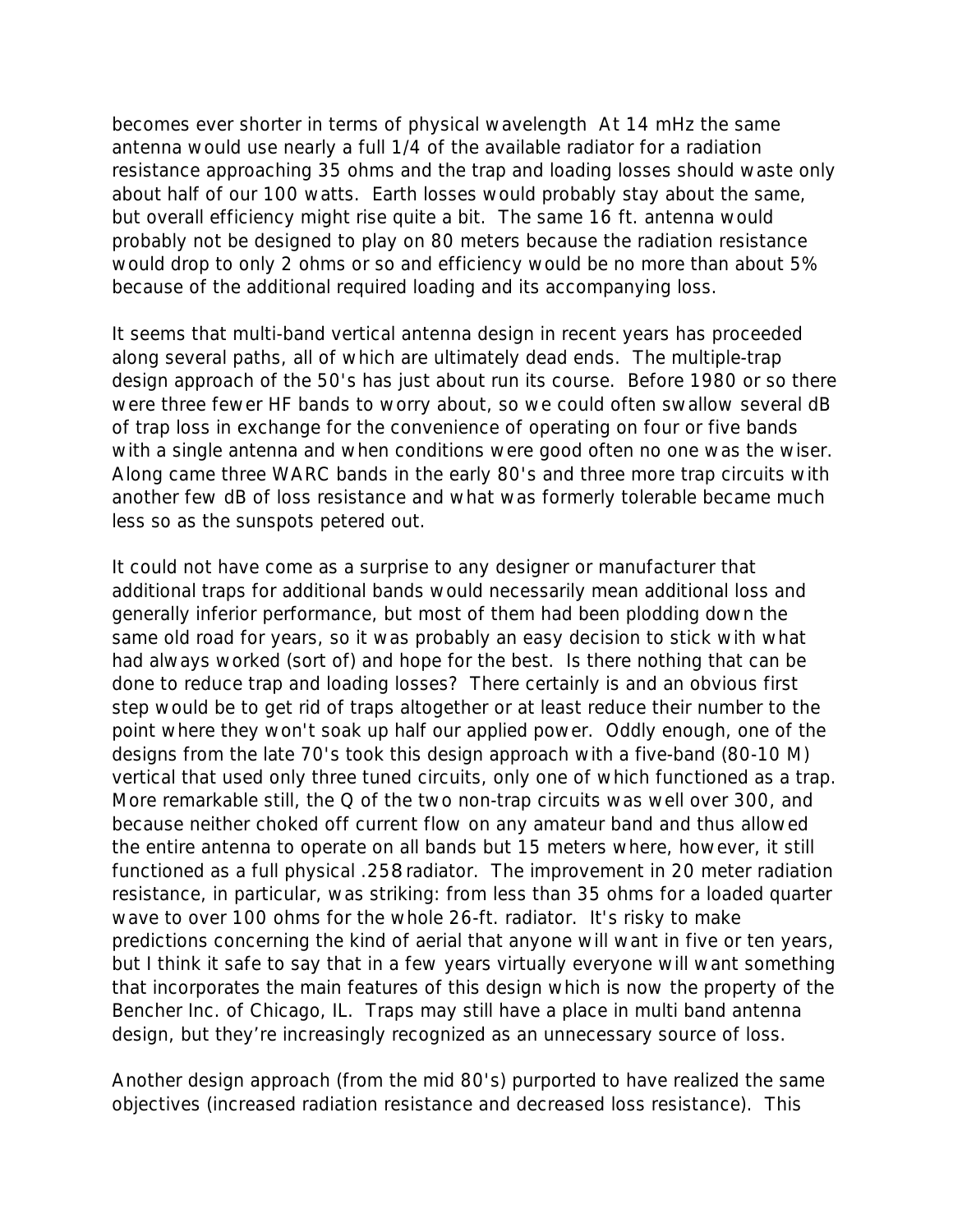design showed some promise in that it avoided traps entirely in favor of linear circuit elements and used a sufficiently tall radiator (31.5 ft) for good radiation resistance on most bands, but, paradoxically, treated earth loss as a minor inconvenience that could safely be ignored because the antenna feed point (not the antenna itself) had been elevated some 18 ft. This simple expedient, it is claimed, "virtually eliminated" earth losses so that only three short (25 ft.) radials would permit a ground-mounted antenna to play with an efficiency of "about 96%". We have not seen such a startling claim since the heyday of CB, so we perhaps should examine this one carefully. What is earth loss and where does it reside? Earth loss is simply the resistance offered to RF as it flows along or through the earth. Conductive earth favors current flow and lossy (highly resistive) earth opposes current flow at RF. At any rate, that's what all the textbooks have been saying for nearly a century, so to ask where we encounter earth loss is akin to asking who is buried in Grant's tomb. Yet, we're asked to believe that earth loss is somehow concentrated in the antenna conductor and that we can reduce or eliminate it by changing the feed point! Eagerly, we search the promotional and other literature for a key to unlock the mystery of this extraordinary breakthrough, but it seems to have passed almost unnoticed!

In a review article in Radio Communications in December 1991 G3SJX examines this design, accepting the claim for reduced earth losses largely at face value. Apart from minor problems involving RF on the feed line (for which the manufacturer suggests an additional 65 feet of coaxial feed line as a cure) assembly was straightforward, and comparative tests could begin against a much shorter antenna, an 8-band version of the "no- trap" design discussed earlier over a dozen short (1/8 to 1/48) radials.

The results? G3SJX reported the following: on 80 meters the taller antenna's bandwidth was 130 kHz between the 2:1 SWR points compared to 32 kHz for the shorter antenna. However, signals were as much as 1-1/2 S-units below those from the shorter antenna, a situation that he attributes to the "lower Q inductive loading" provided by a quarter wave coaxial stub and capacitor arrangement for 3.5 mHz stuffed inside the radiator. Apart from the external tuning rods the internal stub and capacitor appear to be the only loading device used in this antenna which supposedly operated at approximately 90% efficiency, or roughly the performance that one might expect from a ground-level antenna over  $100+$ long radials. A 31.5 ft. antenna should deliver at least the same performance as a shorter one, particularly if it's operating at that level of efficiency. Clearly, something was wrong, at least on 80 meters! GSSJX tends to blame a lossy loading stub and capacitor. This is disappointing, for it does little good to get rid of lossy traps only to replace them with even lossier circuit elements.

G3SJX continues, observing that "on 7, 14 and 24 mHz there was no perceptible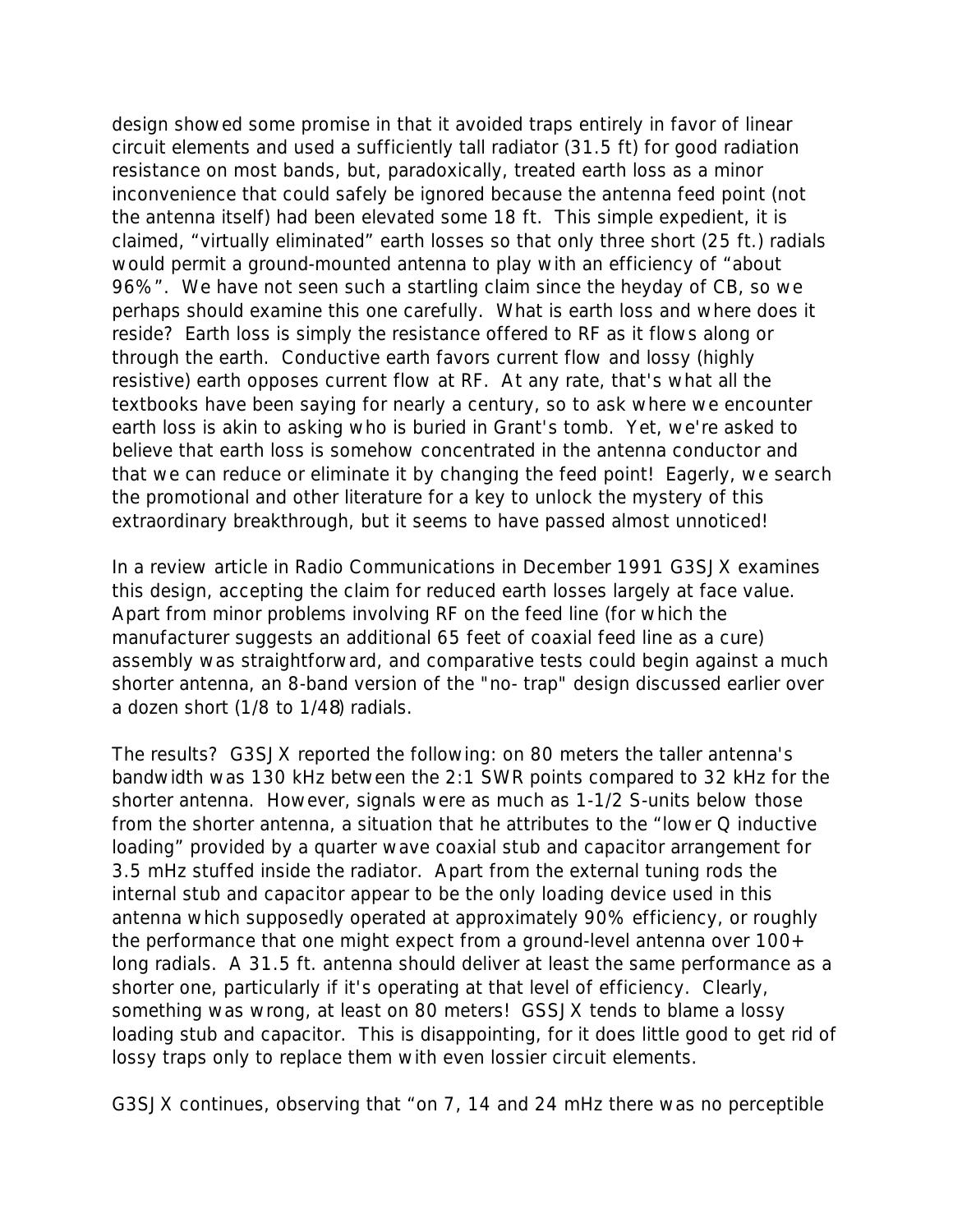difference between the antennas." The obvious question here is why not? The taller antenna, supposedly operating at 90% efficiency, ought to have been markedly superior to the shorter one on these bands, but it wasn't. G3SJX again:

"On 21 mHz the [taller antenna] was 1 to 2 S-points down and on 28 mHz generally similar but up to 1/2 S-point down on some signals. These results were remarkably consistent and independent of direction or whether the signals were local or DX (p. 53)."

Perhaps it's time to consider the basic assumptions that underlie this particular design. That they're unusual is something of an understatement in the light of all that has been written about earth loss and vertical antennas over the last 60 years. What is really odd is that those assumptions have largely gone unchallenged, until recently. VE2CV's long Technical Note in QST for January 1995 is perhaps a long-overdue step in the right direction, for this design was widely bally-hooed as the ne plus ultra of vertical design. Quoth VE2CV:

"The purpose of this technical note is to clarify some of the statements made about the performance of vertical antennas. Some companies claim outstanding or amazing DX performance, low radiation angle, low noise, no ground loss and other attention-grabbing text in their product advertisements. Some of these need to be examined carefully. I'll comment particularly on the following statements: Elevated feed reduces--even eliminates--earth loss; Raising the antenna off the ground improves performance; A vertical's DX performance is superior to that of a horizontal dipole at a practical height. It's my opinion that the first statement is *not true*. The second and third statements need qualification...(p.76) Although a great fuss is made about reducing ground loss with elevated feed, such a claim, as I've discussed earlier, is not true. To improve performance, *the entire antenna* has to be lifted off the ground by a significant amount, *not just the feed point* (p.79)"

For this design to show appreciable gain over a ground-mounted base-fed antenna VE2CV suggests antenna heights of 50 ft. or more for 14.150 mHz and notes that for equivalent performance at 7 mHz the antenna should be twice as tall, further noting that:

"A grounded vertical antenna with an elevated feed makes a better multi-band DX antenna than does a vertical antenna with base feed, but this is not because ground induced losses are reduced, but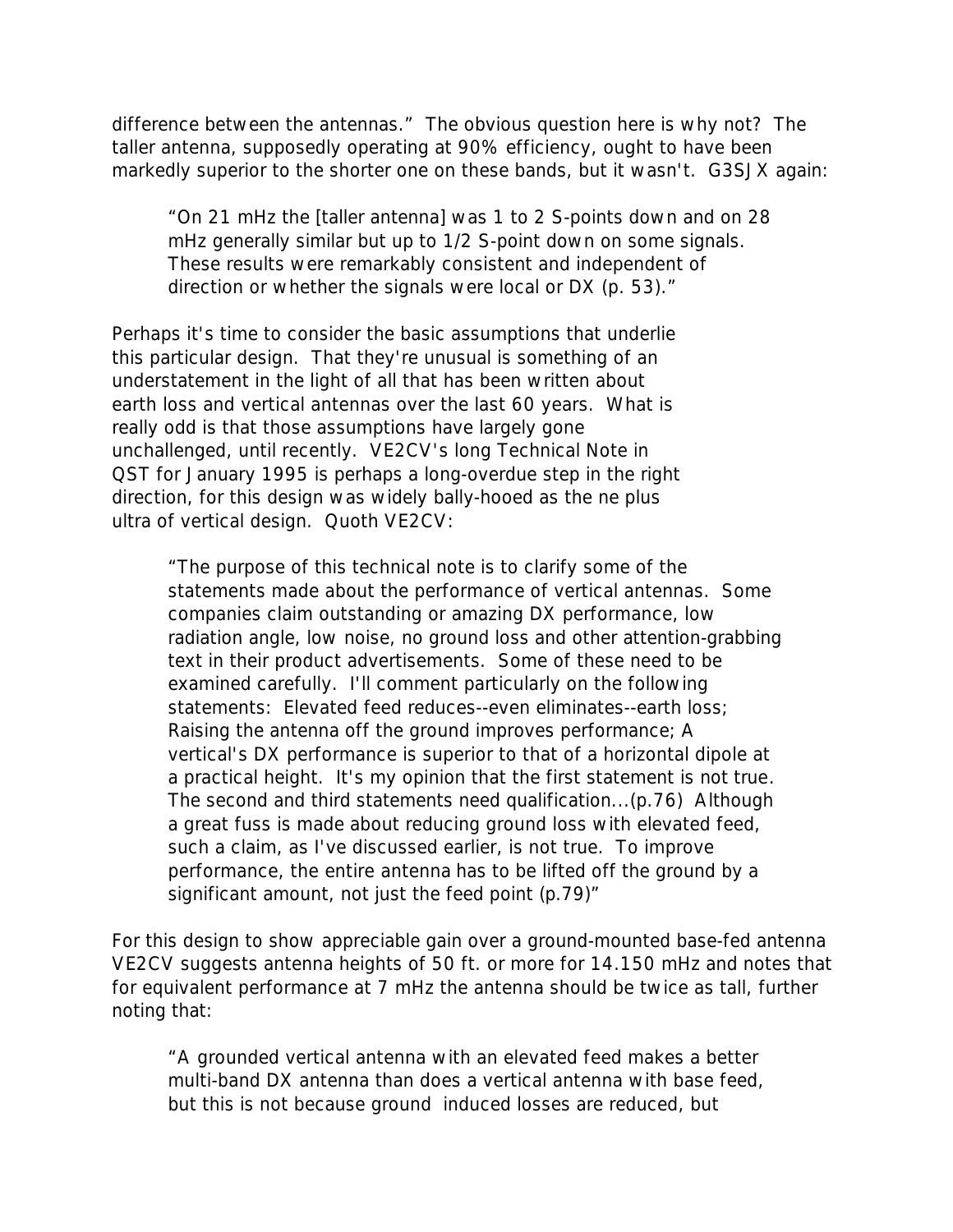because the antenna's current distribution is changed, as is the radiation pattern. For multi band performance, judged by pattern change with change in frequency, the feed point should be at a height of about 1/3 the total height (h) of the radiator and the height of the radiator should not be greater than 1 wavelength (8) at the highest frequency used (p. 78)."

At any rate, we should not imagine that an elevated feed point will do anything at all to reduce earth losses or that efficiency can begin to approach 90% in most installations. Moreover, we might suspect that the unexpectedly poor results that G35JX noted on 21 and 28 mHz were due to changes in current distribution along the radiator. Suffice it to say that the elevated-feed design in question still has problems with earth and loading losses (even after eliminating all traps) and that a good deal of re-design will be required before it can live up to the startling claims that have been made for it.

In general, we might say that over the last dozen years or so antenna design has tended to stress compactness, ease of installation and overall convenience at the expense of more basic design considerations. That's certainly understandable enough from the manufacturer's point of view, because he's merely reacting to market pressures: if enough customers want a 160 meter DX antenna that will fit inside a basement broom closet and put  $S-9 + 40$  dB signals into Nepal 24 hours per day (no ground radials needed, of course) you may be sure that someone will offer one. True, it may not work very well, but creative advertising has been conquering the laws of mere physics for longer than any of us have been alive.

Unfortunately, what works (or seems to work) well during periods of maximum sunspot activity may not work at all as the same sunspot cycle declines. If you're willing to sacrifice 90% of your power to earth and trap losses because you're too lazy or too decrepit to run out a few pieces of wire under the nose of the neighborhood antenna Gestapo, there's probably no hope for you to begin with, in which case we have to wonder why anyone would want to blow a small fortune on an overpriced dummy load in hopes of daily miracles. Years ago, H.L. Menoken once observed that no one ever went broke under-estimating the intelligence of the American public. And Menoken didn't even have a ham ticket!

We can only guess what commercial vertical HF aerials for HF will look like in coming years, but if we extrapolate from current design trends the outlook is worse than bleak. Perhaps it will be possible to add still more traps for still more bands, although that road is not only rutted but heavily mined, particularly where it merges with the highway leading to tinier and tinier radiators for ever lower values of radiation resistance and efficiency. It's clear that we can't count on Cycle 23 for any relief at this point because it won't even begin for another two years and